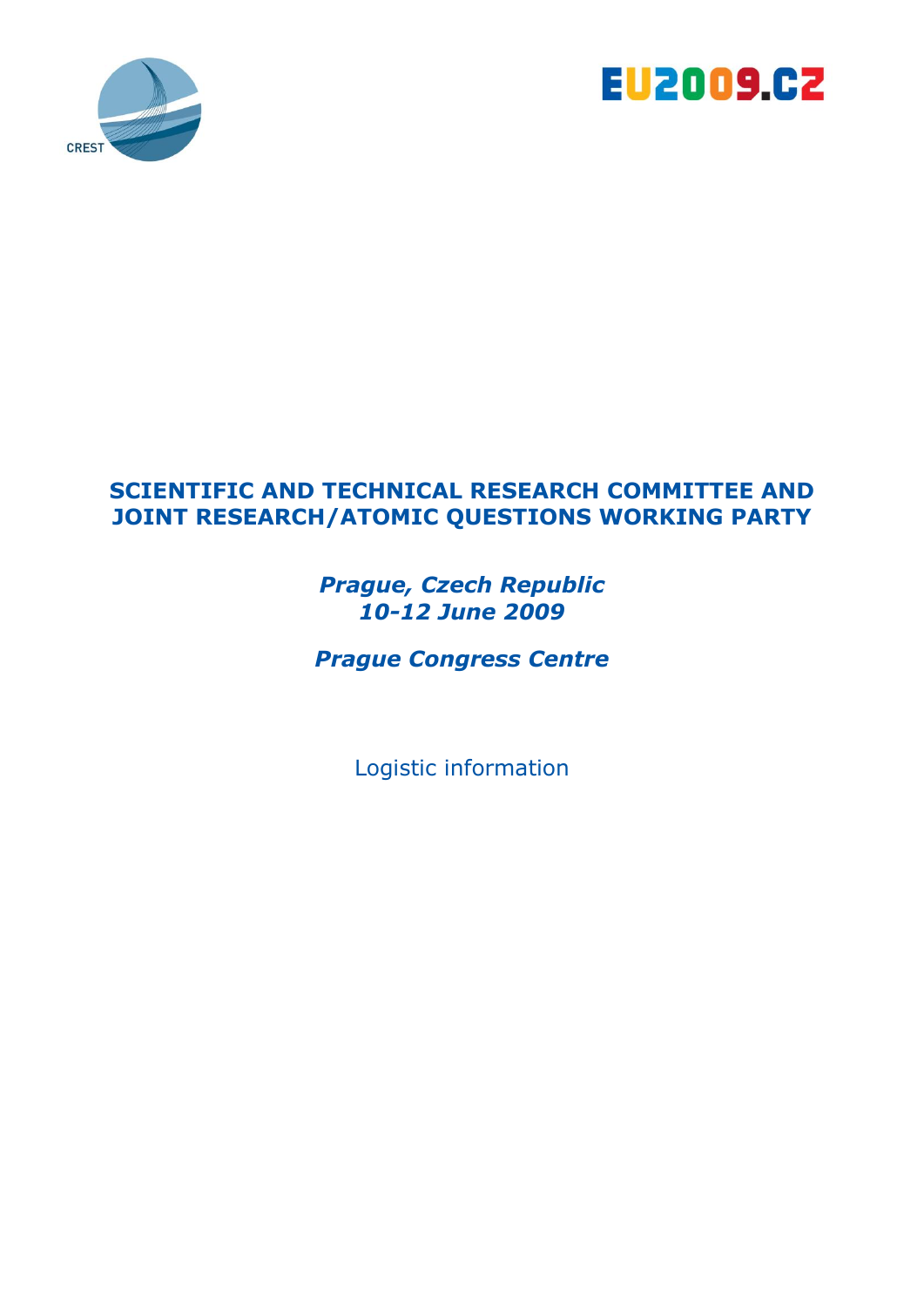

#### **Date and venue of the meeting**

11 – 12 June, 2009, **Prague Congress Centre**, Vyšehrad, Entrance **No. 10** – the main entrance from the south of the building. The metro station: **Vyšehrad, line C**. See map – GPS 50°3´41.793´´N, 14°25´43.543´´E.



#### **Registration**

The registration will be open from 23 April. It is necessary to register not later than 4 June 2009 at the following link: [https://events.eu2009.cz/registration/CREST.](https://events.eu2009.cz/registration/CREST) Your participation will not be possible without the registration. The accreditation for the meeting will take place both in the hotels and at the registration desk in the entrance of the Congress Centre.

#### **Accommodation**

The official on-line booking form for the accommodation is a part of the accreditation form and is opened from 23 April till 4 June 2009. Hotel rooms in several Prague hotels have been prebooked at special meeting prices. Only these hotels will benefit from the logistics service during these two days of conference.

#### **Accompanying persons**

No special programme is organized for accompanying persons. However, accompanying persons are invited to take a part in the social events and tours organized by the Czech Presidency.

#### **Interpretation**

The working language of the meetings will be English. No interpretation will be provided.

#### **Internet connection**

Free WIFI connection will be at the disposal of the participants, the username and password will be available on the working tables.